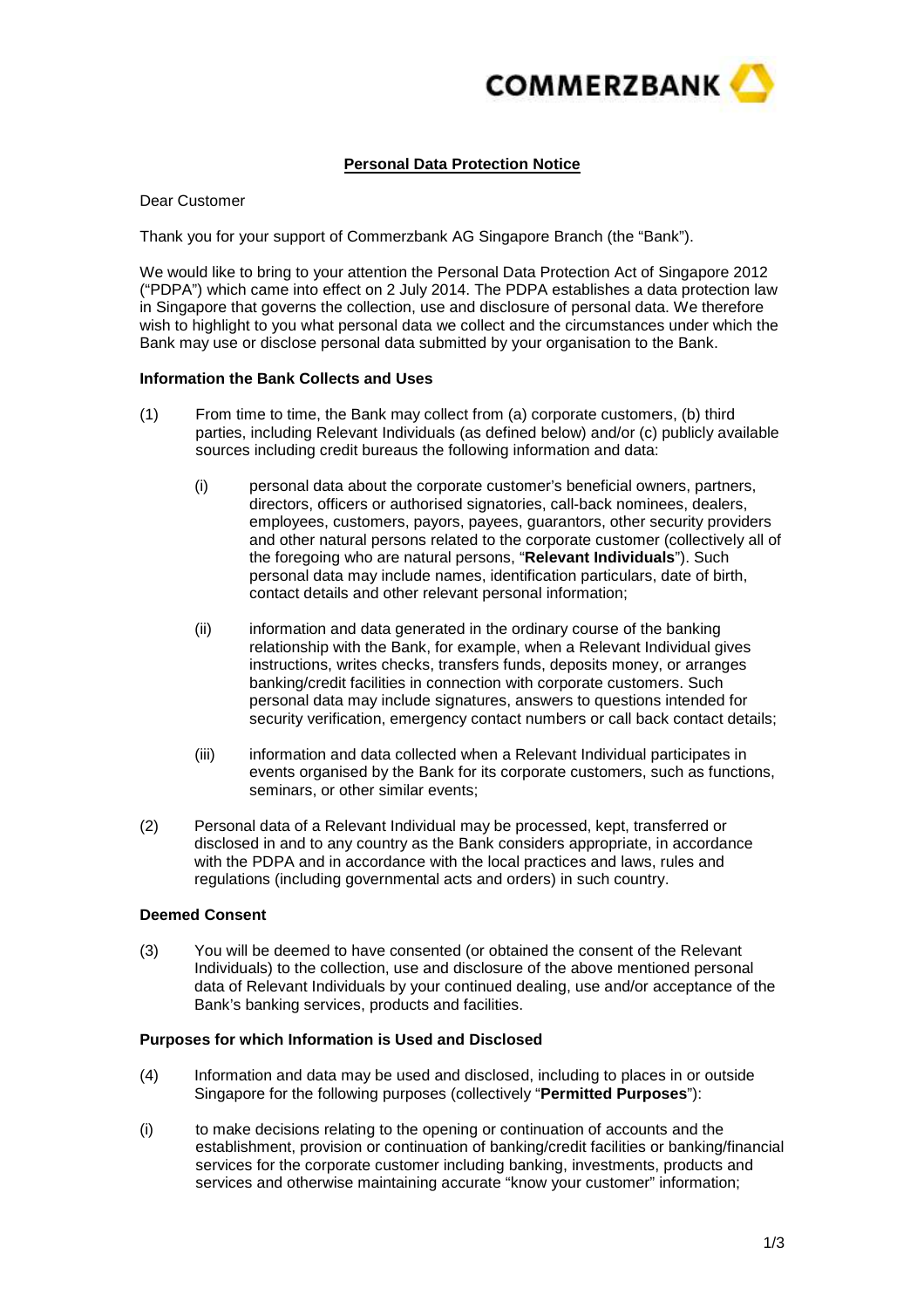

- (ii) to fulfil and comply with foreign and domestic legal, regulatory and compliance requirements (including anti-money laundering, terrorist financing and tax obligations applicable to the Bank and disclosure to any stock exchange or banking regulator) and comply with any applicable treaty or agreement between foreign and domestic governments applicable to the Bank;
- (iii) to verify the identity or authority of representatives who contact the Bank or may be contacted by the Bank and to carry out or respond to requests, questions or instructions from verified representatives or other individuals pursuant to then current security procedures; and
- (iv) for marketing financial, banking, investment and related products or services to the corporate customer (and not the Relevant individuals) where specifically consented to or where permissible under the PDPA, and designing or refining any similar products or services.

### **Parties to whom Personal Data may be Disclosed**

- (5) Personal data may be disclosed, where permitted by applicable law, to the entities (inside or outside Singapore) below (please note this is not an exhaustive list) for the Permitted Purposes or for processing in accordance with any Permitted Purposes on a need to know basis:
	- (i) any agent, contractor, or third party service provider who provides banking, remittance, administrative, mailing, telecommunications, call centres, business process, travel, visa, knowledge management, human resource, data processing, information technology, computer, payment, debt collection, credit reference checks or securities clearing or other services to the Bank in connection with the operation of business of the Bank;
	- (ii) any person or entity which is part of the Bank and is under a duty of confidentiality to the disclosing the Bank entity, although only to the extent necessary to fulfil the relevant Permitted Purposes;
	- (iii) any person or entity to whom the Bank is under an obligation or otherwise required to make disclosure pursuant to legal process, or any other foreign or domestic legal and/or regulatory obligation, including disclosure to courts, tribunals, and/or legal, regulatory, tax and government authorities;
	- $(iv)$  any actual or proposed assignee of the Bank or participant or sub-participant, investors, purchasers or transferee of the Bank's rights in respect of the corporate customer, or all or any part of the assets or business of the Bank; and
	- (v) any party giving or proposing to give a guarantee or third party security to guarantee or secure the obligations of the corporate customer.

### **Inquiries**

(6) Any requests under the PDPA, including complaints and requests for information regarding policies and practices and kinds of data held are to be addressed to:

 Personal Data Protection Officer Commerzbank AG Singapore Branch, 71 Robinson Road, #12-01, Singapore 068895